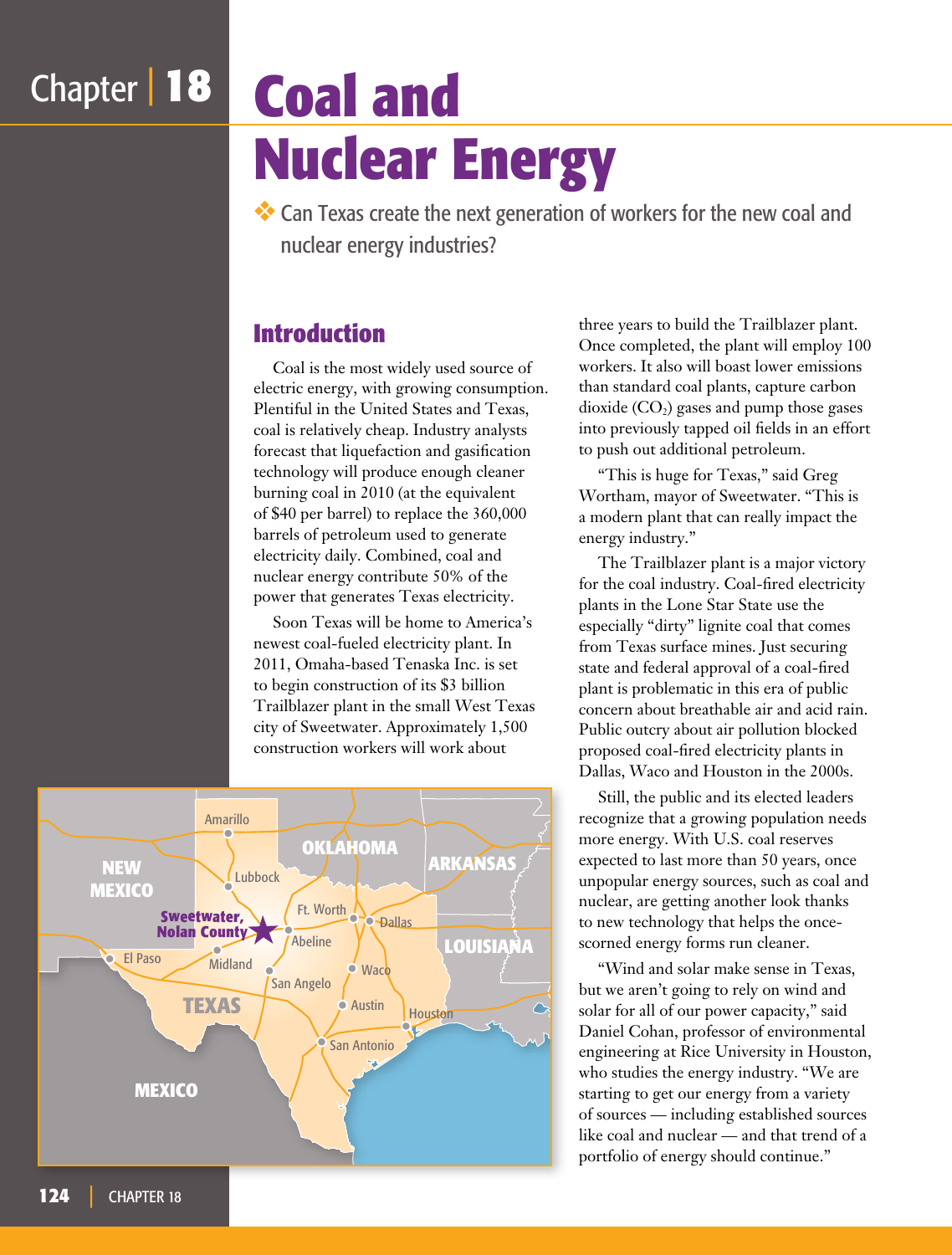

### **| What's Happening**

Coal and nuclear power generation are not without detractors. Despite its enormous potential and generation of more than 50% of U.S. electricity, coal has a serious drawback: it is the leading source of carbon dioxide emissions, at 2.5 billion tons annually. Texas coal, in particular, has a relatively high sulfur content. Coal-burning power plants need smokestack scrubbers, carbon dioxide sequestration, coal liquefaction and gasification techniques to meet the higher quality air standards likely to be enforced in the near future. The more rigorous emission-control requirements raise the cost of building coal-fired plants, thus offsetting coal's lower cost.

Aspects of nuclear power also raise public concern. Interest in nuclear energy has been inching up, despite the negative images related to the Chernobyl disaster in Russia in 1986 and the radiation leaks at the Three Mile Island facility in Pennsylvania in 1979. Today, more than 100 nuclear power plants generate 20% of electricity in the United States.

However, a 2005 survey by the Nuclear Energy Institute found that two thirds of respondents do not want to live within 10 miles of a nuclear reactor, even though 70% favor nuclear energy. Most people surveyed favor adding new nuclear reactors to existing nuclear plant sites, instead of building new reactors.

Repeated in 2009, the survey still found 70% of the Americans questioned supported nuclear energy, especially job creation and the U.S. energy independence that nuclear energy could help create. And 90% of respondents think nuclear energy should be included with new, renewable energy sources for helping to curb greenhouse emissions.

These surveys encourage nuclear industry leaders in the United States.

Texas has two nuclear power facilities, Comanche Peak in Glen Rose and the South Texas Project near Bay City. These nuclear facilities, which each have two reactors, generate about 13% of the electricity consumed in Texas and employ about 2,400 workers. And each facility recently reapplied to the federal Nuclear Regulatory Commission to double their operations.

A new nuclear reactor in Texas would have a big impact. The United States hasn't authorized construction of a new nuclear plant since 1979. That year, 65 universities offered nuclear engineering degrees. Now only 29 universities have a nuclear engineering program due to lack of demand for new workers. The dearth of qualified American workers for the nuclear industry — if that industry were to grow again — is a critical issue. Also, most of the nuclear plants in the United States are on the East Coast, contributing to the lack of nuclear worker talent west of the Mississippi River.

Photo courtesy of South Texas Project Nuclear Plant near Bay City

**"Wind and solar make sense in Texas, but we aren't going to rely on wind and solar for all of our power capacity. We are starting to get our energy from a variety of sources — including established sources like coal and nuclear — and that trend of a portfolio of energy should continue."**

> *— Daniel Cohan, Rice University*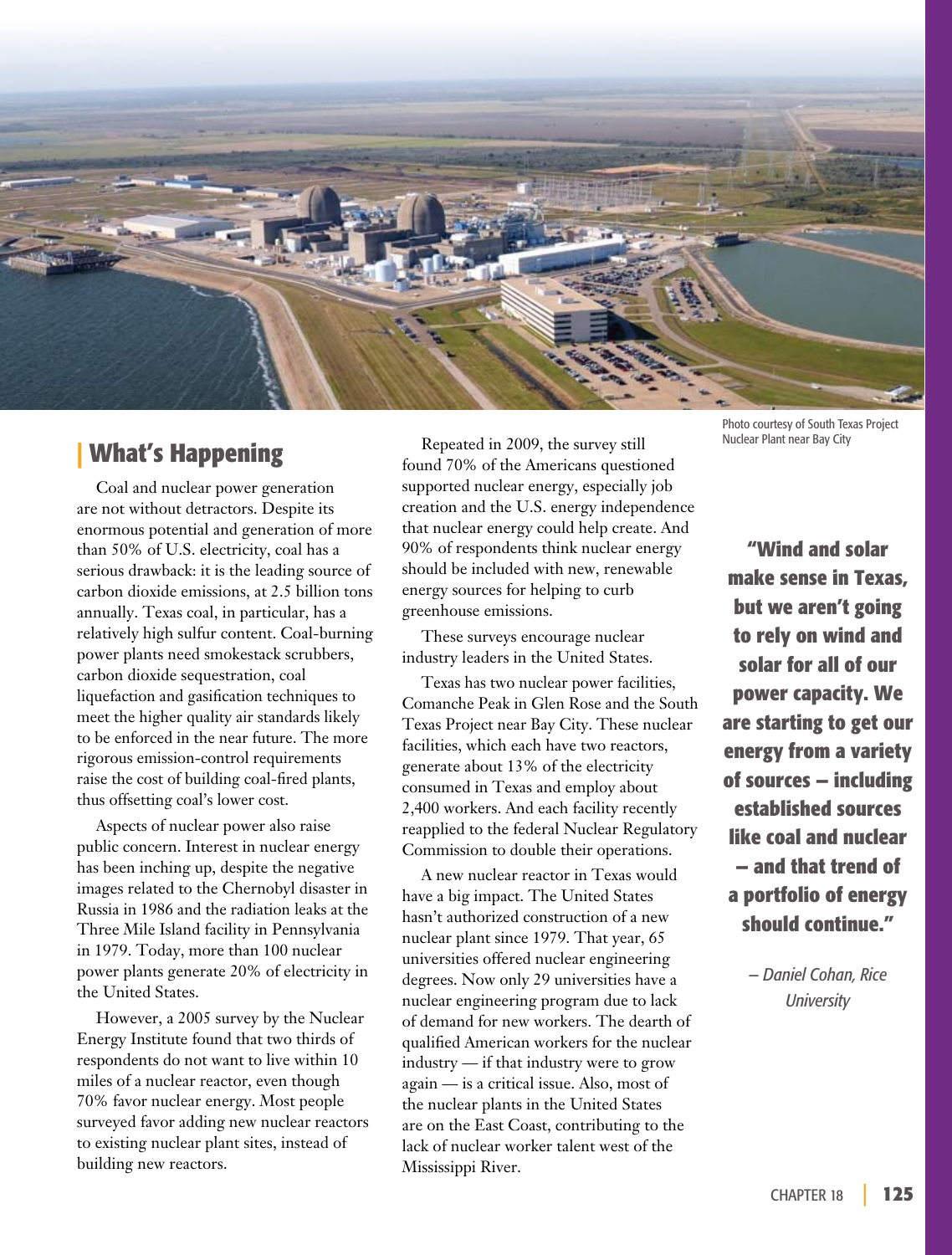## **Sources of Electricity Generation in Texas**

|                   | <b>Power Source</b>  | <b>ERCOT Electric Grid Sources</b> | <b>El Paso Electricity Sources</b> |
|-------------------|----------------------|------------------------------------|------------------------------------|
| <b>Table 18.1</b> | Natural gas          | 43%                                | 28%                                |
|                   | Coal                 | 37%                                | $7\%$                              |
|                   | <b>Nuclear</b>       | 13%                                | 43%                                |
|                   | Wind                 | $5\%$                              | $< 1\%$                            |
|                   | Other energy sources | $2\%$                              | $< 1\%$                            |
|                   | Purchased power      |                                    | 22%                                |

### **| The Data**

In 2003, worldwide coal consumption was 24% of the world's energy production. By 2010, coal accounted for 27% of the world's energy production, and more global growth is expected. As a nation, the United States has significant coal reserves and does not need to import coal. Texas is the nation's fifth largest producer of coal, with ample reserves of "near surface" lignite. Thus, Texas has sufficient coal reserves to meet expected statewide demands of industrial users and electric power–generating plants (see **Table 18.1**).

*For every 418 pounds of coal used to generate electricity, Texas utilities can displace one barrel of imported foreign crude oil in the Lone Star State's mix of energy feeder stocks.*

Texas employment in the surface coal mine industry rose almost 20% from the first quarter of 2004 to the first quarter 2009, reaching 2,707 workers, and the average salary exceeded \$87,300 a year. At Texas nuclear reactors, employment has held steady for years at about 2,400 mining workers.

### **| So What?**

Regions with growing populations need more electricity-generating capacity. In addition, they need to keep energy input

costs low, so other sectors of their regional economies can be price-competitive in the global marketplace. Coal prices nearly tripled in 2008 from the previous year. That price spike encouraged utility companies to look to cheap natural gas as an energy source to fire electricity plants, but the spike didn't help the image of coal in the eyes of the American public, which was already dealing with price hikes for oil and gasoline.

The economic cost of a cleaner environment rose in late 2009, when a panel of federal appeals court judges ruled that states and communities can sue utility companies in other states for emitting carbon dioxide that drifts over state borders and pollutes air and water. This legal wrinkle comes after the U.S. Supreme Court ruled in 2007 that the Environmental Protection Agency (EPA) has the authority and power to regulate pollutants under the Clean Air Act.

Those court actions are only part of the changing regulatory environment. The U.S. House of Representatives passed legislation in 2009 to cap greenhouse gas emissions and create a financial market for trading pollution credits — so-called cap and trade legislation. The cap and trade bills essentially provide energy and industrial companies with a limited number of pollution credits. These credits, which are designed to encourage energy and manufacturing companies to shift to lower-polluting forms of production, can be traded or sold to companies that cannot yet afford to lower their polluting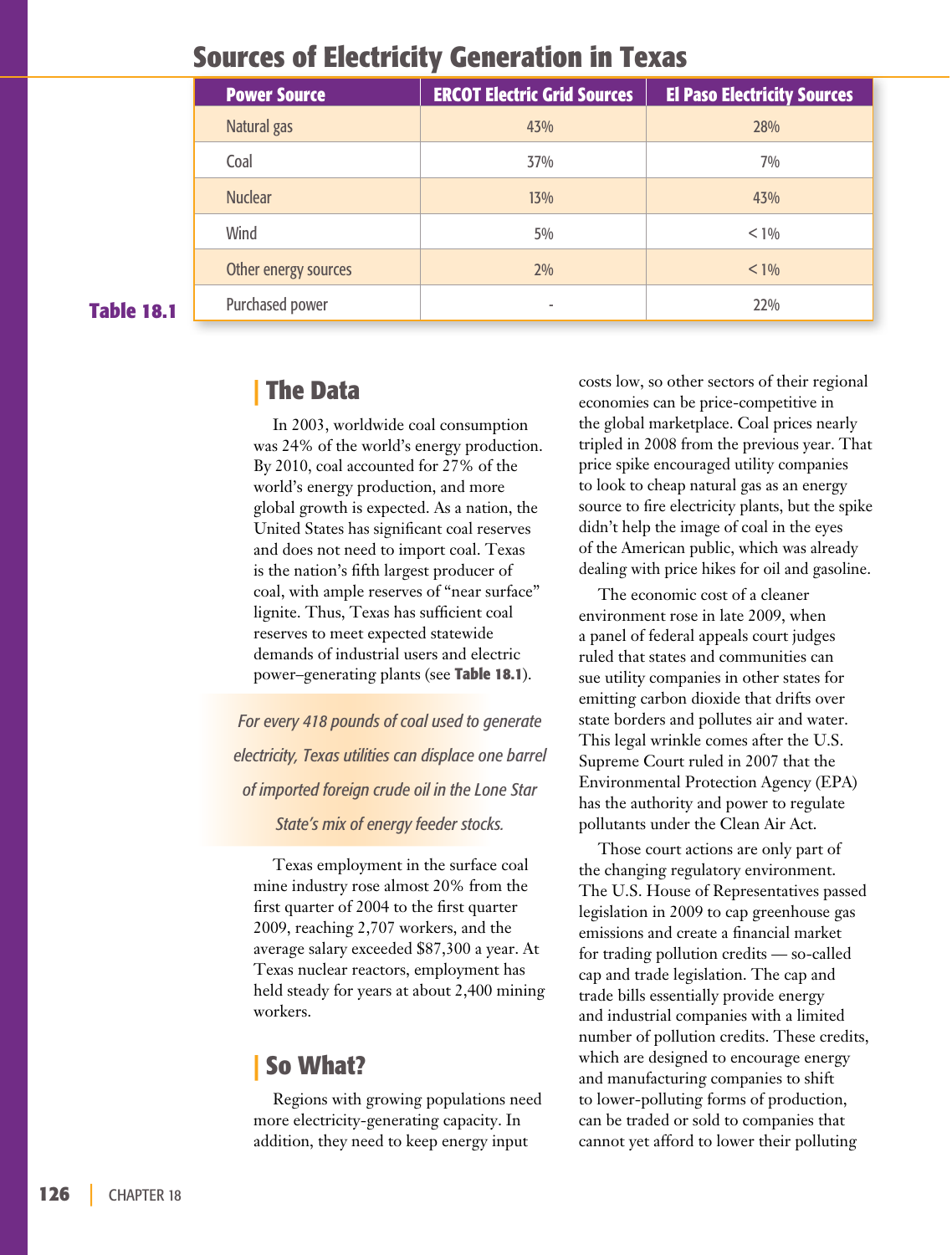emissions. These carbon pollution limits laws are disconcerting for the traditional energy companies in the oil, natural gas and nuclear sectors, but especially for coal.

Coal emissions contribute approximately two thirds of the air pollution in Texas, which has the EPA ordering coal-fired plants to install scrubbers and other expensive emissions-control equipment.

"About 55% of our energy comes from coal. You can't just turn that off," Dennis Welch, executive vice president of environment, safety and facilities for utility company American Electric Power, told the Public Utilities Commission of Texas. Welch hopes that federal emissions regulations allow time for the development of more low-emission, new energy sources, such as wind and solar, to develop and eventually complement the traditional energy sources of coal, natural gas and nuclear energy. "The future needs to be a fuller portfolio of energy generation."

"There is a slow shift going on," said Cohan, engineering professor at Rice. He points out that, for more than a decade, the energy industry has been expecting to shift from fossil fuels to more renewable energy

due to shrinking fossil fuel reserves and public pressure against pollution.

Cohan points out that Texas energy producers have already started making adjustments to prepare for two federal regulations that affect them the most. The first is the renewed federal mandates for automakers to improve the average fuel efficiency of their fleets from 25 miles per gallon to 35.5 miles per gallon by 2016, which could reduce U.S. gasoline consumption by about 20%. Energy producers also may need to prepare for the proposed cap and trade limits on emissions, which may be phased in over 40 years.

Cohan also points out that, due to public outcry, state and federal regulators for years have blocked construction of coalburning electric plants, while allowing the more polluting, older, coal-fired plants to continue running. He said the development of new carbon-capture, coalfired plants in Texas and Illinois should help expand the coal industry and help the oil drilling industry use the carbon gases to push out hard-to-reach oil from underground, all while remaining palatable to environmentally minded consumers.



**"About 55% of our energy comes from coal. You can't just turn that off."**

*— Dennis Welch, executive American Electric Power*